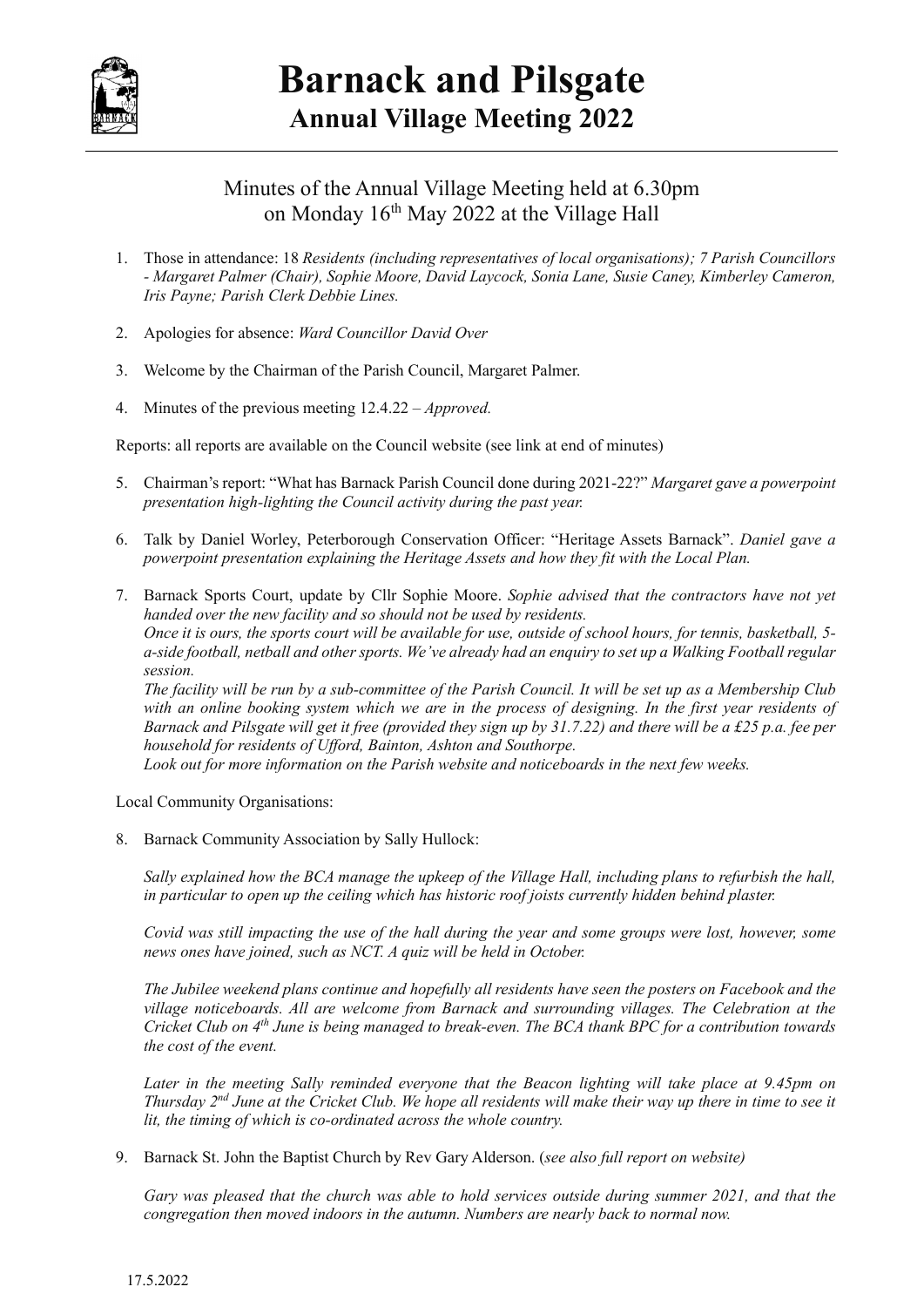Gary thanked Carole Summers, Mike Mills and David Laycock for their assistance. He then made a special thank you to John Ward who is standing down as a Church Warden after many years.

During the year the church has hosted the Stamford Singers and has done lots of work with the school, leading some of the school assemblies. Gary was pleased that following financial assistance from BPC the church tower is now pigeon-proof, so the bells can be rung and church clock will be mended and working again soon. He thanked BPC for working with the church on this and reminded residents that the church, as well as being a religious building, is also a community asset.

10. Royal British Legion by Brian Palmer

Branch activities had been impacted by Covid, but Armistice Day on November  $II<sup>th</sup>$  was well attended. The Poppy Appeal raised the sum of £6,492. The organisation of the appeal is a major task and Brian thanked Columb Hanna and his volunteers for their work. Brian offered condolences to the wife and family of Branch Treasurer, Ken Waller, who died in November.

This year flags were flown on various occasions, including Holocaust Memorial Day  $27<sup>th</sup>$ January, Armed Forces Day  $26<sup>th</sup>$  June, Merchant Navy Day  $3<sup>rd</sup>$  September and Battle of Britain Day 15<sup>th</sup> September.

Brian explained that the purpose of the RBL is to support those who have served their country. The Branch currently has around ninety members. Brian invited anyone interested to please get in touch to join them.

As well as flying the flags, the group hold talks and socials during the yea at the Millstone and at the Bluebell in Helpston. The annual lecture was on November  $19<sup>th</sup>$  by Dr. Duraid Jalili of King's College, London. His subject was Security risks in the modern world.

Brian invited all residents to attend the War Memorial on Saturday, June  $18<sup>th</sup>$  at 11a.m. The event is in memory of Lt. Cdr John Eyton-Jones a Sea Harrier pilot who died in the Falklands conflict in 1982 when his plane went missing. He trained at Wittering and his family lived in Barnack.

11. Barnack Primary School, report by Amy Jones – read by Mike Mills

Amy advised that she and Colette Firth (Executive Head) are pleased that the school has moved from 'requires improvement' to a 'good' school and are now eagerly awaiting Ofsted's return!

The school has seven classes (Reception - Year 6) with 169 pupils currently attending. Numbers are increasing.

The building works funded by the Local Authority have improved the school infrastructure and added a classroom. The total cost of these works, including the fencing to the playing field, is more than £800,000.

The work includes the new Barnack Sports Court and the school thanked the Parish Council for supporting the school with this, and Debbie Lines for working to ensure the grant was received from Augean. The new court will be of benefit to both the community and the school children.

Amy explained that the curriculum centres around a "Big Question". This creates meaning and purpose with real-life situations often being brought to the front as well as abstract concepts.

12. Friends of Barnack Church, report by Liz Young – read by Mike Mills

Fund raising was impacted by Covid, however, savings were used to donate £500 toward repairs to the Church roof.

17.5.2022